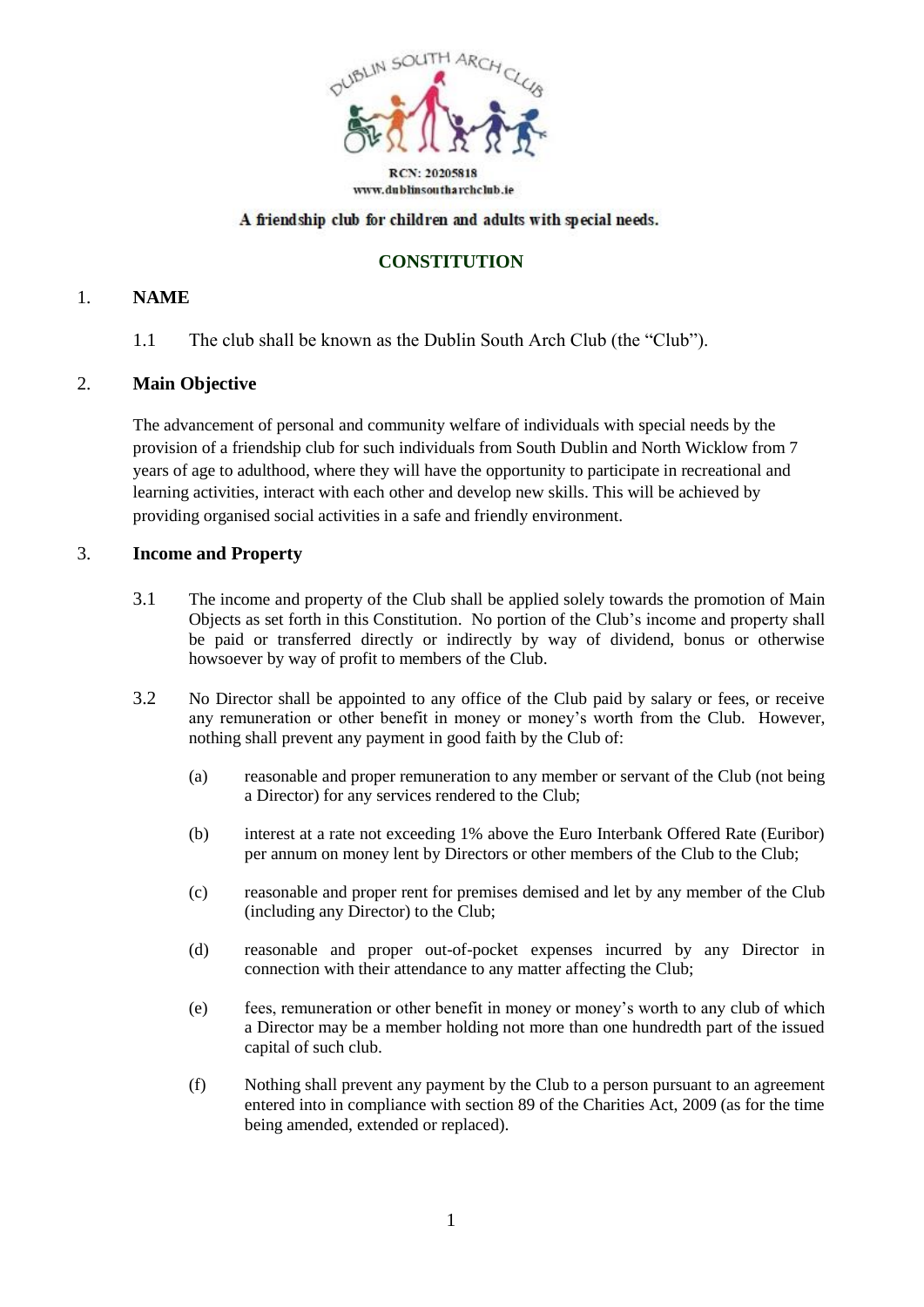# 4. **MEMBERSHIP AND SUBSCRIPTION**

- 4.1 The club shall be organised into Groups as follows:
	- (a) Group 1
	- (b) Group 2
	- (c) Group 3
	- (d) Group 4
	- (e) Group 5
	- (f) Group 6
	- (g) Group 1 shall be made up of the oldest members while Group 6 shall be made up of the youngest.
	- (h) The members of all six groups listed above are referred to as "participating members" in this document.
	- (i) The parents, guardians, carers and other adult relatives of the members with special needs are deemed to be members of the club and are referred to in this constitution as "managing members".
- 4.2 Siblings of Participating Members shall be deemed to be Associate Members of the Club and may, at the invitation of the Group leaders (as appropriate), be entitled to participate in Club activities.
- 4.3 Applications for membership of the Club shall be made in writing to the Committee and are subject to the approval of the committee having regard to the circumstances that pertain in the club at the time of application.
- 4.4 The Committee shall be entitled to operate a waiting list for membership.
- 4.5 All Members with Downs Syndrome are required as a condition of membership to have medical clearance in respect of Atlanto-Axial Instability
- 4.6 There shall be a subscription fee payable annually. The subscription shall be reviewed each year at the AGM. Only one subscription fee shall be payable by Members in the same family.
- 4.7 In situations of conflict or dispute involving members, resolution in a discreet and supportive context will be the norm. The committee reserves the right to intervene for the benefit of all to assist the parties to resolve the issue in dispute and as a last resort to adjudicate on the matter for the best outcome for all.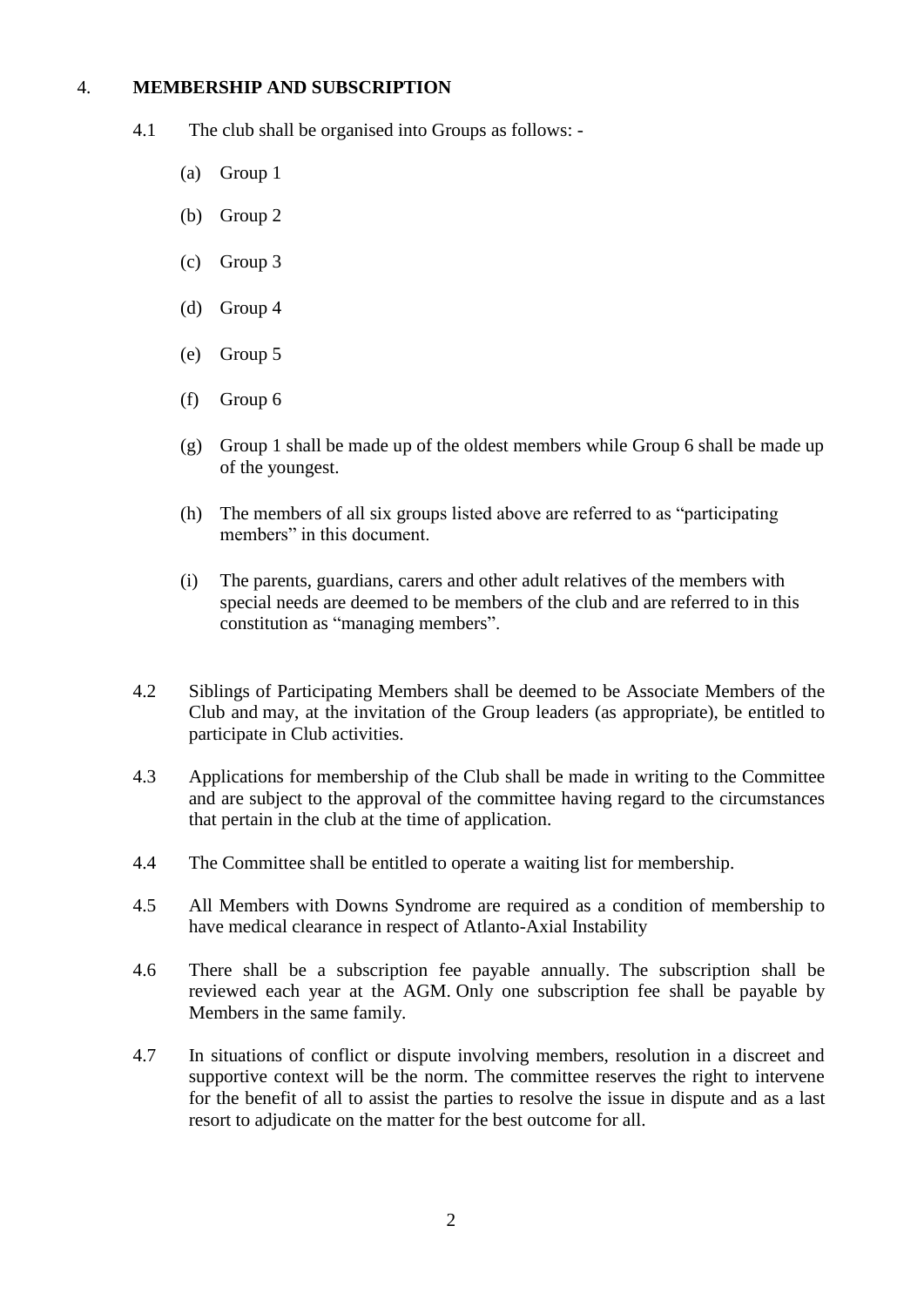# 5. **ACTIVITIES AND OUTINGS OF THE CLUB**

- 5.1 The aims of the Club shall be primarily achieved by the holding of events and activities in a suitable location or outings.
- 5.2 Events and activities will be organised based on the ages and capabilities of the Participating Members.
- 5.3 All activities and outing that are carried out in the club should have adequate supervision to ensure the safety and well-being of the members.
- 5.4 All Managing Members attending events or activities of the Club shall comply with Children First Act 2015. All steering committee members shall be garda vetted.

# 6. **GROUP CO-ORDINATORS**

6.1 The activities of the Club are dependent on the co-ordinators who are also members of the committee and their responsibilities are guided by the different policies of the club and governed by the steering committee.

# 7. **COMMITTEE**

- 7.1 There shall be one Committee for the Club which shall be elected each year at the annual general meeting (the AGM) and which shall comprise only of Managing Members. The Committee shall be comprised of the Chair, the Secretary, the Treasurer together with the co-ordinators for the six Groups of the club and other managing members as deemed appropriate by the committee provided however that the total membership of the Committee shall not be less than 6.
- 7.2 The Committee shall elect the Officers from among its number at the first meeting of the Committee following the AGM
- 7.3 The Committee shall appoint co-ordinators from among its members for each Group.
- 7.4 It will discuss and agree policy and procedures for the running of the Groups which each co-ordinator will adhere to.
- 7.5 The chairperson of the club shall be the **Designated Liaison Person (DLP).** A Deputy Liaison Person (DDLP) shall be appointed from within the steering committee. All contact details shall be made known by the posting of a notice in a prominent place in the hall where the activities take place and on the club website.
- 7.6 No officer shall hold the same office for more than 3 consecutive terms, save in circumstances where no member of the Committee has indicated a willingness to assume such office and the Committee has been unable to fill the vacancy in accordance with Clause 6.1.
- 7.7 The Committee shall have the authority to invite Managing Members or other persons participate in their work, if this is thought desirable. However, such Managing Members or other persons may not hold office or be entitled to vote.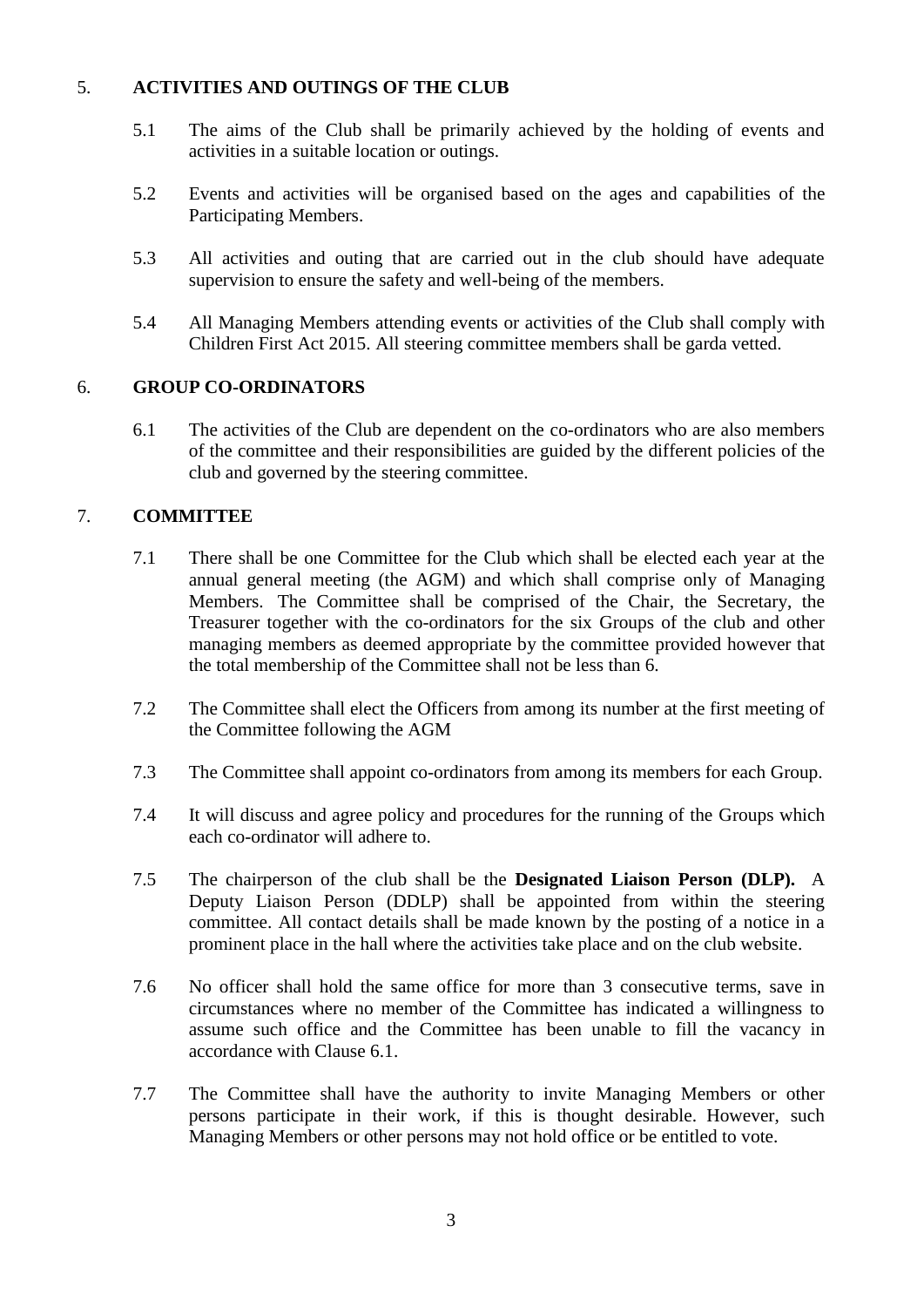- 7.8 The Committee shall be required to meet on at least 4 occasions in each year and the quorum for meetings of the Committee shall be 1 person from each Group and at least one officer.
- 7.9 If a Committee member misses three consecutive meetings without apologies, he/she shall be deemed to have resigned from the Committee or his/her Office if the Committee member is an Officer.
- 7.10 The Committee shall be entitled to fill any Officer or co-ordinator vacancy from among its members, by election if necessary.
- 7.11 The Committee shall have all powers necessary for the full and efficient conduct of the operation of the Club (save as otherwise provided by this Constitution) and may do all acts or things in fulfilment of the aims of the Club.

# 8. **CODE OF BEHAVIOUR**

- 8.1 The Committee shall adopt, and keep up to date, a code of behaviour for the operation of the Club.
- 8.2 The code shall be based on the following principals
	- (a) Each participating member is expected to behave in club activities and outings in a manner that does not interfere to the detriment of the enjoyment or experience of the other members of the club.
	- (b) The code will seek to support members who are having difficulties in interacting with other members in a social manner.
	- (c) Procedures should be clear and fairly applied for the good of all.
	- (d) There will be openness and transparency in the code.
	- (e) Encouragement will be given to solve issues to the satisfaction of all at an individual level between the member, his/her parents/guardians and the coordinator of the Group concerned.
	- (f) When necessary the committee shall have authority to adjudicate on situations.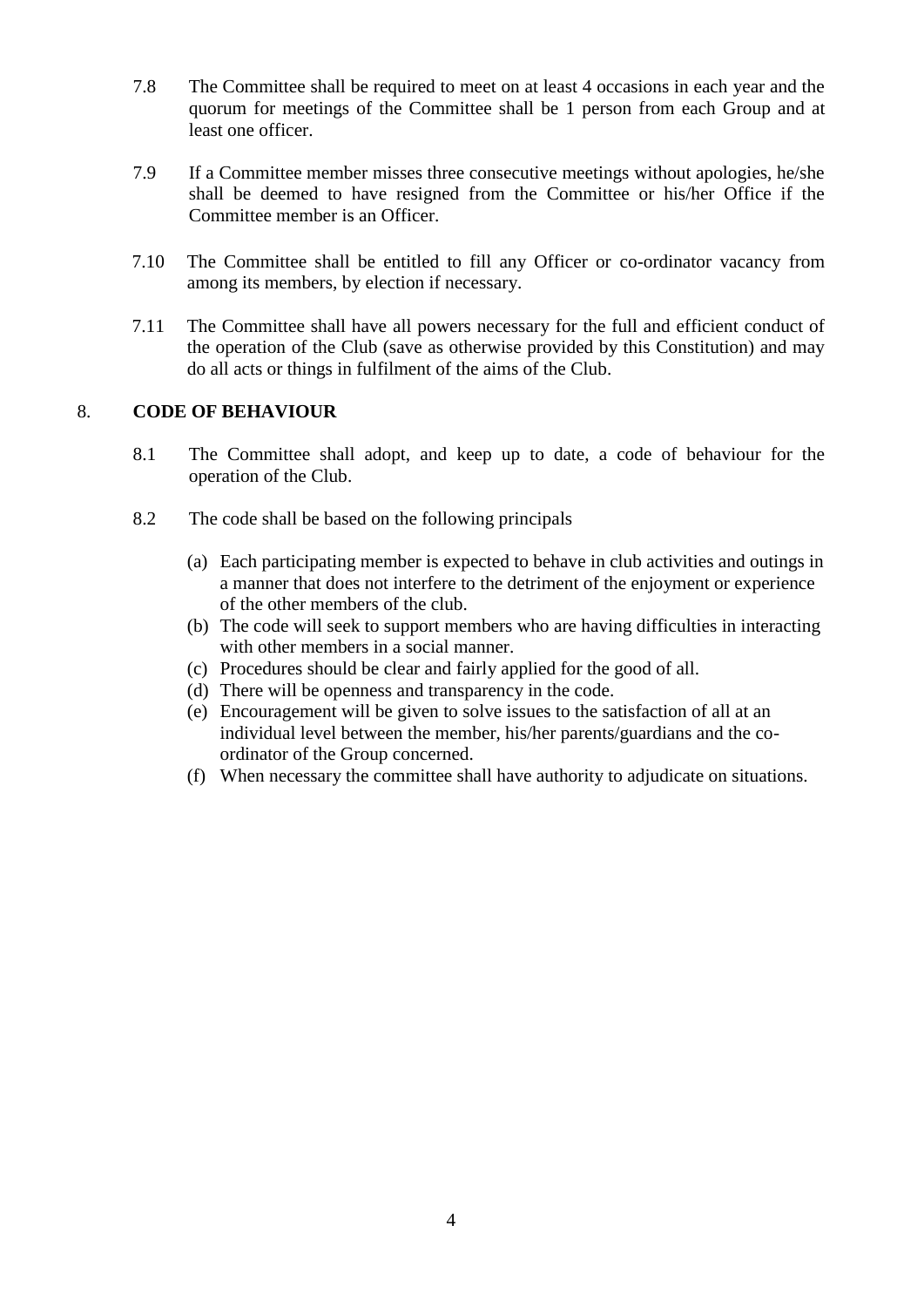## 9. **ANNUAL GENERAL MEETING/ EXTRAORDINARY GENERAL MEETING**

- 9.1 The club shall hold an AGM each year in the month of January or as soon possible thereafter.
- 9.2 The business of the AGM shall be as follows:
	- a. Approval of minutes of previous AGM
	- b. Chairperson's report
	- c. Secretary's report
	- d. Treasurer's report
	- e. Approval of accounts
	- f. Designated Liaison Person's report
	- g. Reports from all groups of the club.
	- h. Election of steering committee for the forthcoming year
	- i. A.O.B.
- 9.3 At least two weeks' notice of the AGM must be given to all managing members who are entitled to attend and vote at all AGMs and extraordinary general meetings of the club.
- 9.4 An EGM may be called by giving three weeks' notice to all managing members by the steering committee or by five managing members of the club.

## 10. **AFFILIATIONS**

10.1 The club shall be affiliated to the National Federation of Arch Clubs and whatever other association deemed appropriate.

### 11. **FINANCES AND ACCOUNTS**

- 11.1 The club shall raise funds by whatever legal means are decided by the elected committee and such funds shall be used to benefit the participating members.
- 11.2 The committee shall maintain proper records of account and shall report on the financial position of the club at the AGM
- 11.3 A bank account or accounts shall be held in a local branch and the signatures of any two of three members of the committee (one of whom must be the treasurer) will be required at all times on cheques and withdrawal slips from current and deposit accounts.
- 11.4 At no times shall a current account be overdrawn if funds in a deposit account are not sufficient to cover such overdraft.
- 11.5 All expenditure in excess of  $\epsilon$ 500 shall be subject to the approval of any two officers and shall be ratified at the next meeting of the committee.